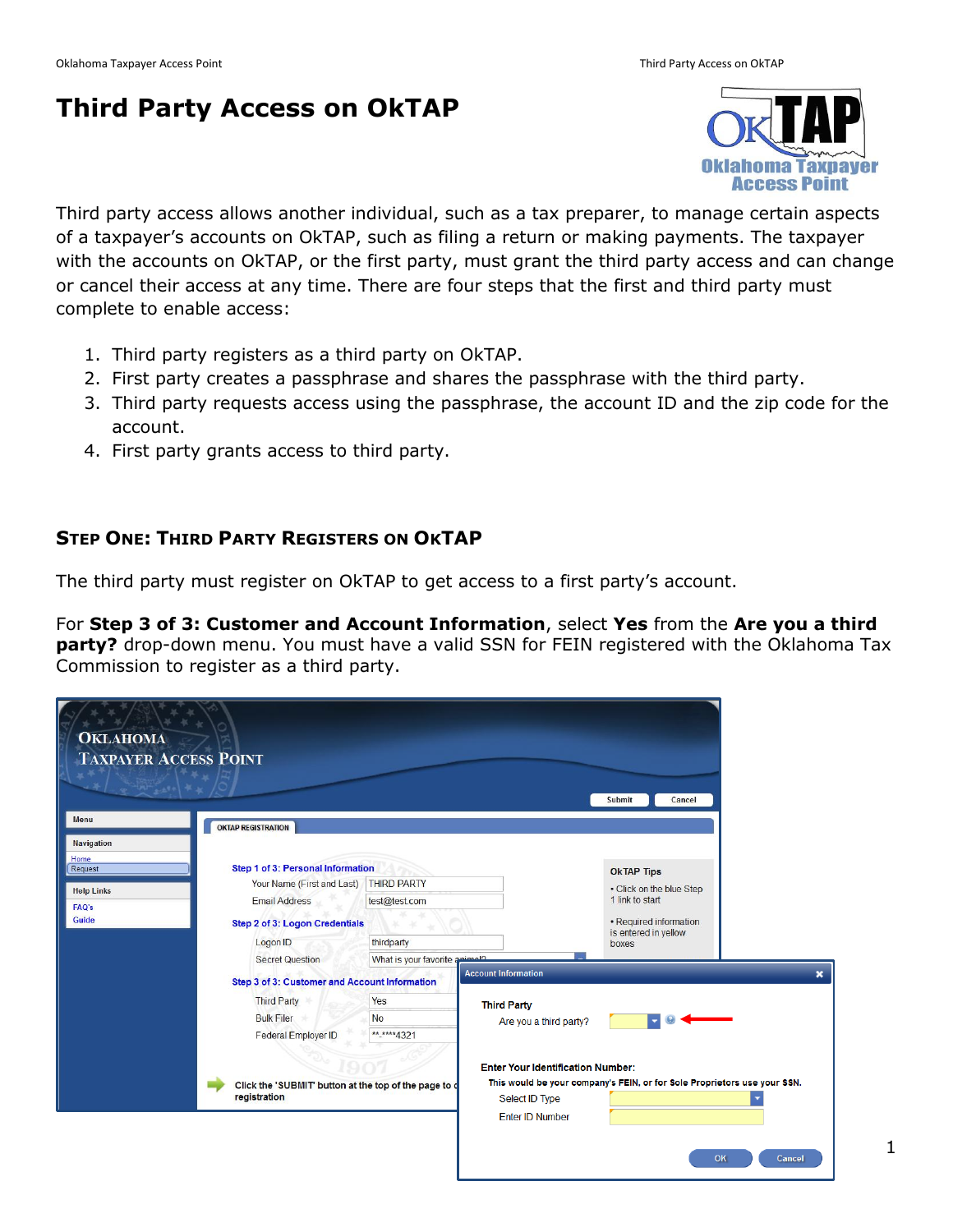## **STEP TWO: FIRST PARTY CREATES A PASSPHRASE**

After logging in to OkTAP:

1. Click the **Allow Third Party Access** link on the sidebar.

| <b>OKLAHOMA</b><br><b>TAXPAYER ACCESS POINT</b>                                                                       |                     |                                                 |                                                                                                 |                                           |             |                                               |                     |
|-----------------------------------------------------------------------------------------------------------------------|---------------------|-------------------------------------------------|-------------------------------------------------------------------------------------------------|-------------------------------------------|-------------|-----------------------------------------------|---------------------|
| Log Off<br>Menu                                                                                                       | <b>FIRST PARTY</b>  |                                                 |                                                                                                 | <b>Names and Addresses</b>                |             |                                               |                     |
| <b>Navigation</b>                                                                                                     | Federal Employer ID |                                                 | ** <sub>****</sub> 1234                                                                         | Legal Name                                |             | <b>FIRST PARTY</b>                            |                     |
| My Accounts                                                                                                           | Balance             |                                                 | \$0.00                                                                                          | <b>DBA</b> Name<br><b>Mailing Address</b> | Add<br>Edit | 2501 N LINCOLN BLVD<br>OKLAHOMA CITY OK 73194 |                     |
| <b>My Profile</b><br><b>Allow Third Party Access</b><br><b>Add Access to Another Account</b><br><b>Make a Payment</b> |                     | <b>ACCESSIBLE ACCOUNTS (SEARCH)<sup>1</sup></b> | ACCOUNTS <sup>1</sup> REQUESTS <sup>0</sup> NOTICES <sup>0</sup> LETTERS & PERMITS <sup>4</sup> |                                           |             |                                               |                     |
| <b>Help Links</b>                                                                                                     | <b>MY ACCOUNTS</b>  |                                                 |                                                                                                 |                                           |             |                                               | Hide History Filter |
|                                                                                                                       | Account ID          | <b>Account Type</b>                             | Name                                                                                            | Frequency                                 | Address     |                                               | <b>Balance</b>      |
| FAQ's<br>Guide                                                                                                        | STS-12345678-02     | Sales Tax                                       | <b>FIRST PARTY</b>                                                                              | Monthly                                   |             | 2501 N LINCOLN BLVD OKLAH                     | 0.00                |

- 2. Enter and confirm your passphrase (A). The passphrase must be 10 or more characters and contain at least one uppercase letter, one lowercase letter, and one number.
- 3. Click the **Submit** button (B) to save your passphrase.

| <b>OKLAHOMA</b><br><b>TAXPAYER ACCESS POINT</b>                                           | <b>Submit</b><br>Cancel                                                                                                                                                                                                                                                                                                                                                                                                                                                                                                                                                                                |
|-------------------------------------------------------------------------------------------|--------------------------------------------------------------------------------------------------------------------------------------------------------------------------------------------------------------------------------------------------------------------------------------------------------------------------------------------------------------------------------------------------------------------------------------------------------------------------------------------------------------------------------------------------------------------------------------------------------|
| Log Off<br>Menu                                                                           | <b>B</b> ALLOW THIRD PARTY ACCESS                                                                                                                                                                                                                                                                                                                                                                                                                                                                                                                                                                      |
| <b>Navigation</b><br><b>My Accounts</b><br>Request<br><b>Help Links</b><br>FAQ's<br>Guide | To allow third party access:<br>In order for a third party to gain access to your accounts, you must provide them with your<br>account ID number, the zip code associated with the account, and a passphrase that you have<br>created<br>Once a third party has requested access to your account, you will receive an email notification<br>and will have to login to OkTAP to grant them access.<br>The passphrase must be 10 or more characters, contain at least 1 uppercase letter, 1 lowercase<br>letter, and 1 number.<br>Add a third party passphrase:<br>Passphrase<br>Α<br>Confirm Passphrase |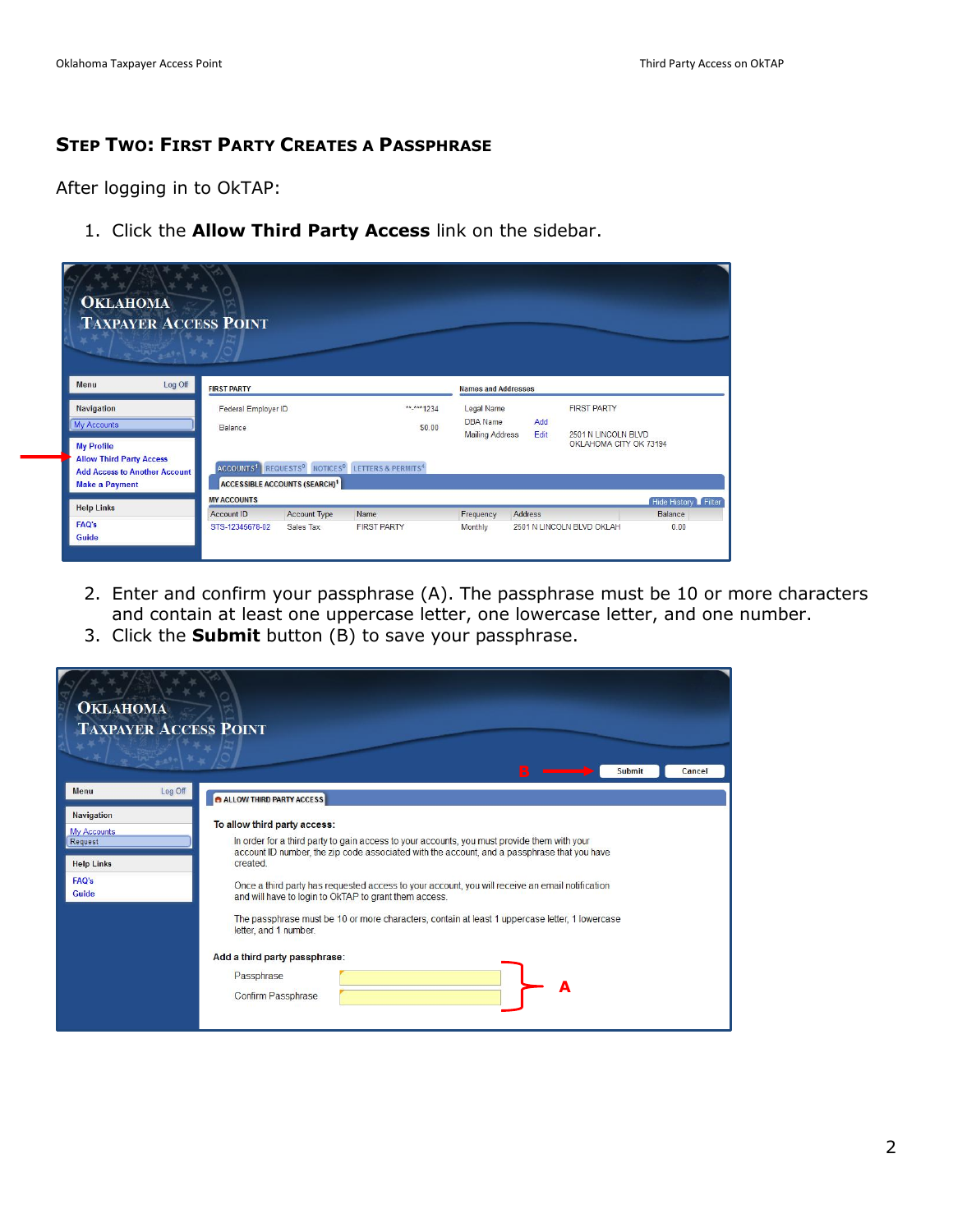## **STEP THREE: THIRD PARTY REQUESTS ACCESS**

After logging in to OkTAP:

1. Click the **Add Access to Another Account** link on the sidebar.

| <b>OKLAHOMA</b><br><b>TAXPAYER ACCESS POINT</b><br>$\frac{1}{100}$ $\frac{1}{100}$ $\frac{1}{100}$ $\frac{1}{100}$ |                                                                                                    |                        |                               |                                               |
|--------------------------------------------------------------------------------------------------------------------|----------------------------------------------------------------------------------------------------|------------------------|-------------------------------|-----------------------------------------------|
| Log Off<br>Menu                                                                                                    | <b>THIRD PARTY</b>                                                                                 |                        | <b>Names and Addresses</b>    |                                               |
| <b>Navigation</b><br><b>My Accounts</b>                                                                            | Federal Employer ID                                                                                | ** <sub>****4321</sub> | Legal Name<br><b>DBA</b> Name | <b>THIRD PARTY</b>                            |
| <b>My Profile</b>                                                                                                  | Balance                                                                                            | \$0.00                 | <b>Mailing Address</b>        | 2501 N LINCOLN BLVD<br>OKLAHOMA CITY OK 73194 |
| <b>Add Access to Another Account</b>                                                                               | REQUESTS <sup>0</sup> NOTICES <sup>0</sup> LETTERS & PERMITS <sup>0</sup><br>ACCOUNTS <sup>0</sup> |                        |                               |                                               |
| <b>Help Links</b>                                                                                                  | <b>ACCESSIBLE ACCOUNTS (SEARCH)<sup>0</sup></b>                                                    |                        |                               |                                               |
| <b>FAQ's</b>                                                                                                       | <b>MY ACCOUNTS</b>                                                                                 |                        |                               | Hide History Filter                           |
| <b>Guide</b>                                                                                                       | Account ID<br><b>Account Type</b>                                                                  | Name                   | Address<br>Frequency          | Balance                                       |

- 2. Enter the passphrase (A) provided to you by the first party.
- 3. Select the account type for the account you are requesting access to, enter the account ID, and account zip code (B).
- 4. Click the **Submit** button (C) to send the request for access to the first party.

| <b>OKLAHOMA</b><br><b>TAXPAYER ACCESS POINT</b>                                           |                                                                                                                                                                                                                                                                                                                                                                                                                                                                                                                                                                                                                                                                                                                                                   |
|-------------------------------------------------------------------------------------------|---------------------------------------------------------------------------------------------------------------------------------------------------------------------------------------------------------------------------------------------------------------------------------------------------------------------------------------------------------------------------------------------------------------------------------------------------------------------------------------------------------------------------------------------------------------------------------------------------------------------------------------------------------------------------------------------------------------------------------------------------|
|                                                                                           | <b>Submit</b><br>Cancel                                                                                                                                                                                                                                                                                                                                                                                                                                                                                                                                                                                                                                                                                                                           |
| Log Off<br><b>Menu</b>                                                                    | <b>O ADD ACCESS TO ANOTHER ACCOUNT</b>                                                                                                                                                                                                                                                                                                                                                                                                                                                                                                                                                                                                                                                                                                            |
| <b>Navigation</b><br>My Accounts<br>Request<br><b>Help Links</b><br><b>FAQ's</b><br>Guide | To add online access to your Oklahoma Tax Account:<br>Select the Account Type and enter the Oklahoma Tax Account ID (e.g. ALC-10000000-99)<br>and Zip Code of the account you are adding. This is not your FEIN or SSN.<br>Third Party Passphrase:<br>Account owners are able to create a passphrase that allows third party users to access one<br>or more of the accounts.<br>If an account owner has requested that you access their account, they must provide you with<br>a passphrase that they have created in addition to their Oklahoma Tax Account Id and<br>Account Zip Code.<br>Once you have requested access using the passphrase, the account owner will have to login<br>to OkTAP and grant you access.<br>Required<br>Passphrase |
|                                                                                           | Account you wish to access:<br>Required<br><b>Account Type:</b><br>Required<br>в<br>Account ID:<br>Required<br>Account Zip Code:                                                                                                                                                                                                                                                                                                                                                                                                                                                                                                                                                                                                                  |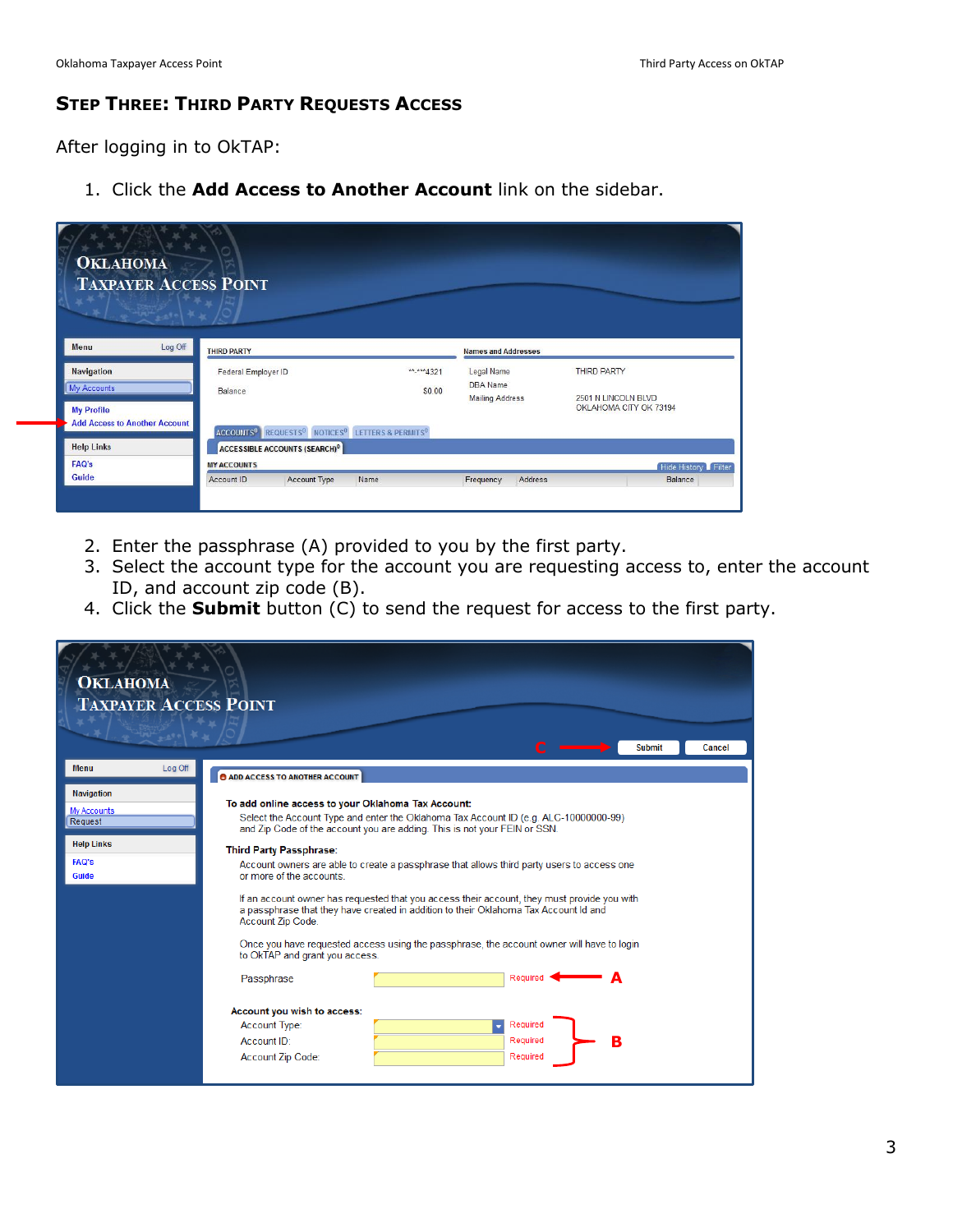### **STEP FOUR: FIRST PARTY GRANTS ACCESS**

After logging in to OkTAP:

1. Click the **My Profile** link on the sidebar.

| <b>OKLAHOMA</b><br><b>TAXPAYER ACCESS POINT</b>                                                                       |                       |                                                 |                                                                           |                                           |             |                           |                     |
|-----------------------------------------------------------------------------------------------------------------------|-----------------------|-------------------------------------------------|---------------------------------------------------------------------------|-------------------------------------------|-------------|---------------------------|---------------------|
| Log Off<br>Menu                                                                                                       | <b>FIRST PARTY</b>    |                                                 |                                                                           | <b>Names and Addresses</b>                |             |                           |                     |
| <b>Navigation</b>                                                                                                     | Federal Employer ID   |                                                 | **_**** 1234                                                              | Legal Name                                |             | <b>FIRST PARTY</b>        |                     |
| <b>My Accounts</b>                                                                                                    | Balance               |                                                 | \$0.00                                                                    | <b>DBA</b> Name<br><b>Mailing Address</b> | Add<br>Edit | 2501 N LINCOLN BLVD       |                     |
| <b>My Profile</b><br><b>Allow Third Party Access</b><br><b>Add Access to Another Account</b><br><b>Make a Payment</b> | ACCOUNTS <sup>1</sup> | <b>ACCESSIBLE ACCOUNTS (SEARCH)<sup>1</sup></b> | REQUESTS <sup>0</sup> NOTICES <sup>0</sup> LETTERS & PERMITS <sup>4</sup> |                                           |             | OKLAHOMA CITY OK 73194    |                     |
| <b>Help Links</b>                                                                                                     | <b>MY ACCOUNTS</b>    |                                                 |                                                                           |                                           |             |                           | Hide History Filter |
|                                                                                                                       | Account ID            | <b>Account Type</b>                             | Name                                                                      | Frequency                                 | Address     |                           | <b>Balance</b>      |
| <b>FAQ's</b><br>Guide                                                                                                 | STS-12345678-02       | Sales Tax                                       | <b>FIRST PARTY</b>                                                        | Monthly                                   |             | 2501 N LINCOLN BLVD OKLAH | 0.00                |

- 2. Navigate to the **Access to My Accounts** tab.
- 3. Click the **Access Level** link for the account type for the account the third party has requested access. This will be grayed out until marked active.

| Menu                                                                       | Log Off | <b>Profile</b>                                           |                                                |                    |                     | I want to                                                                  |                     |                     |
|----------------------------------------------------------------------------|---------|----------------------------------------------------------|------------------------------------------------|--------------------|---------------------|----------------------------------------------------------------------------|---------------------|---------------------|
| <b>Navigation</b><br><b>My Accounts</b><br>My Profile<br><b>Help Links</b> |         | Web Name:<br>Phone 1:<br>Phone 2:<br>Email:<br>Question: | test@test.com<br>What is your favorite animal? |                    |                     | <b>Update Profile</b><br>Cancel my Online Access<br><b>Change Password</b> |                     |                     |
| <b>FAQ's</b>                                                               |         | <b>MANAGE LOGONS</b>                                     |                                                |                    |                     |                                                                            |                     |                     |
| Guide                                                                      |         |                                                          | SETTINGS LOGONS ACCESS TO MY ACCOUNTS          |                    |                     |                                                                            |                     |                     |
|                                                                            |         | <b>ACCESS TO MY ACCOUNTS</b>                             |                                                |                    |                     |                                                                            |                     | Hide History Filter |
|                                                                            |         | Web Logon                                                | <b>Access Type</b>                             | Name               | <b>Account Type</b> | Account ID                                                                 | <b>Access Level</b> | Active              |
|                                                                            |         | firstparty                                               | <b>Master</b>                                  | <b>FIRST PARTY</b> | Sales Tax           | STS-12345678-02                                                            | All Access          | $\checkmark$        |
|                                                                            |         | thirdparty                                               | <b>Third Party</b>                             | <b>FIRST PARTY</b> | Sales Tax           | STS-12345678-02                                                            | View                |                     |
|                                                                            |         |                                                          |                                                |                    |                     |                                                                            |                     |                     |

- 4. Select the access level from the drop-down menu (A) and click the **Active** checkbox (B) to grant the third party access to that account.
- 5. Click the **Submit** button (C) to grant the third party access to the account.

| <b>My Profile</b><br>×      |   |
|-----------------------------|---|
| <b>Edit Access Level</b>    |   |
| thirdparty                  |   |
| Sales Tax - STS-12345678-02 |   |
| <b>Access Level: View</b>   | А |
| В<br>V<br>Active:           |   |
| Г<br>Cancel<br>Save         |   |